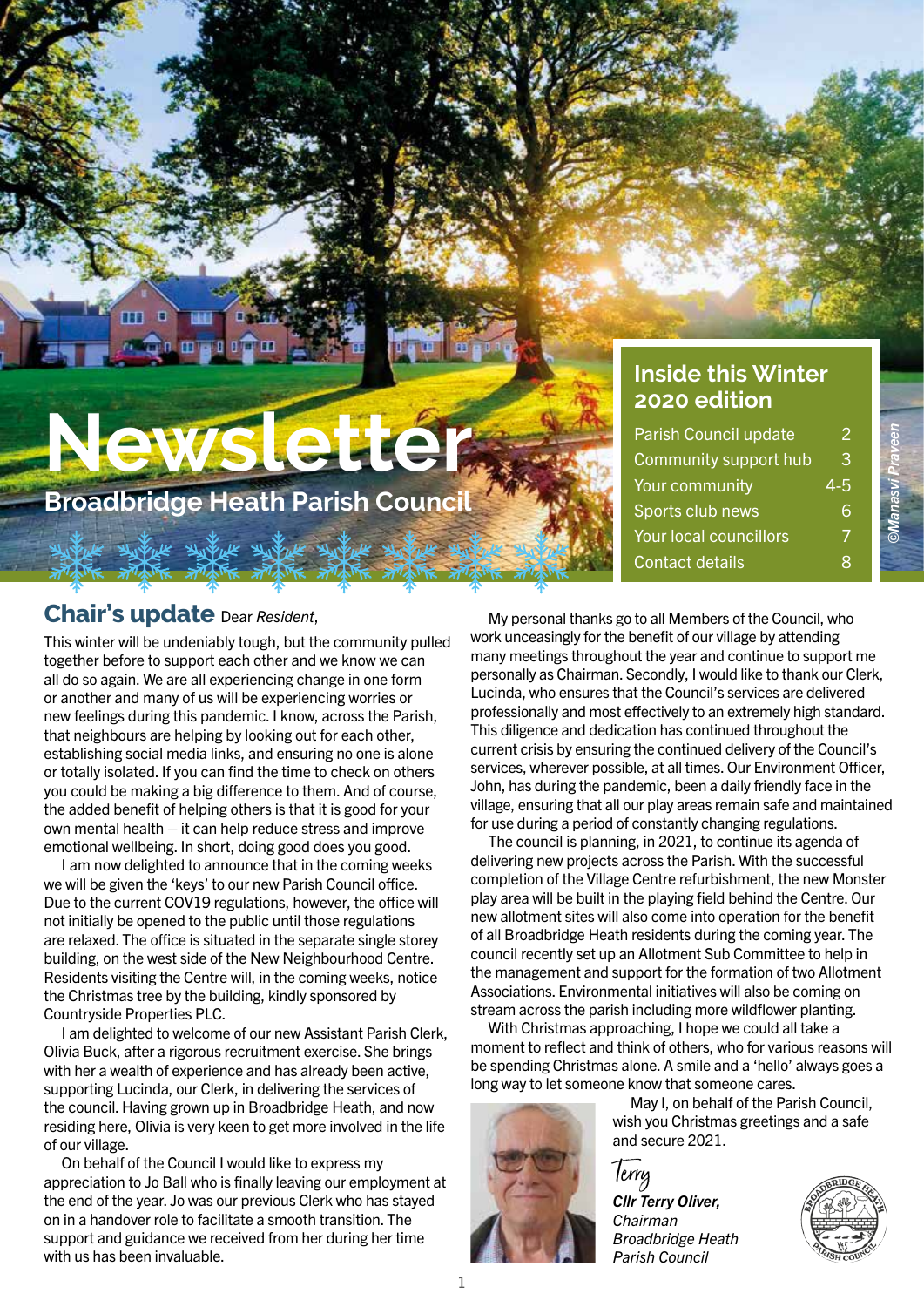## Parish Council update



## **Recreation Committee**

Despite the current restrictions. the Recreation Committee has held its usual meetings via Zoom and continued to make plans for the village, determined to progress ongoing plans to the best of our ability.

We are awaiting confirmation from WSCC on the access point at the Village Centre, to allow our chosen contractor on site for the building of the new playground planned for there. A permanent access point will also benefit the Village Centre itself and Grasstex, our grass cutting firm.

A contractor has been approved for the works to re-furbish the Triangle, but again we are waiting on final confirmations from WSCC as to the design; we are hopeful that these works will go ahead in the new year.

One project we have been successful with is the biodiversity/ wildflower seeding along the C622. We are very grateful for the cooperation of Jackson's in carrying out this as part of their remedial works following the completion of the C622 downgrade, and to David Bridges, our local ecologist and volunteer, for his expertise in seed selection. We are looking forward to these seeds growing and flourishing over the coming years, providing a much-needed nectar and seed source for insects and birds, and a riot of colour for us!

We have formed an Allotments Sub-committee, to undertake the initial planning procedures, as we are hopeful that, after years of waiting, both allotment sites in the village will shortly be added to our portfolio of green spaces. The allotments at Weston Avenue (Solomon's Seal) and Churchill Way (WHG) will offer plots of differing sizes and we hope that all those on the waiting list will finally get the chance to grow some crops!

There are always on-going works happening around the village, and the minutes of our meetings, posted on



our website, give all the details. Christine *Cllr Christine Knight Chair of Recreation Committee*

### **Clerk's welcome**

I remember signing off the final copy of our Summer newsletter, feeling hopeful that by the time we were publishing our Winter edition life would be a little more normal. We now find ourselves in December with a degree of uncertainty still ahead. Life has changed for us all over the last 9 months and as we continue to adapt and move forwards, we are all aware that there are many struggles facing our community. We have been working to ensure our website is up to date with signposting information to the many organisations offering support to those who may be facing struggles at this time.

BBHPC has been working in collaboration with various local organisations and community groups to find new ways to support residents in need. Throughout our newsletter you will find updates from these groups, demonstrating the many ways they have diversified and adapted to maintain, and in some cases increase, their provision.

A dedicated phoneline has been setup and we have been running a campaign to support Horsham Matters who continue to provide support to Broadbridge Heath residents and the wider district.

Despite the impact Covid19 has had on our activities, BBHPC has been continuing with its usual functions, adapting to meet guidelines and regulations. Since May, when we held our first online Parish Council meeting, we continue to hold all meetings remotely. All are welcome to attend – details can be found on our website, including the joining instructions on each agenda.

Please see our 'Essential Services' article on page 8 for details on reporting various issues.

We were pleased to be able to re-open our play areas and fitness equipment in July. We are keeping a close eye on guidance and will continue to update you via our website and Facebook page with any changes. Please 'Like' and 'Follow' us to keep yourself updated with our news.

In September I was delighted to welcome our Assistant Clerk, Olivia, who will be working closely with the Recreation Committee delivering some exciting projects over the coming months (restrictions allowing); it is great to have her on board. We sadly say goodbye to Jo, our Finance Officer at the end of the year. Jo clerked for the Parish Council until March this year and I would like to thank her for her service to the community and council.

Our Environment Officer, John, works



I would like to personally thank each of our 13 Councillors who continue to serve our community with dedication and compassion. They give up much of their time to support the works of the Parish Council, for the improvement of our village, and this is done voluntarily.

We are celebrating our Community Champions – those who have gone the extra mile to support neighbours, friends or wider community; or maybe have a particular success worthy of sharing. On reflection over 2020, we extend thanks to the many volunteers in the village who continue to offer their time to the benefit of our residents and environment. Our community is a better place because you are part of it!

We were delighted with the response to our photography competition, we have some very talented photographers in the village! Well done to everyone who took part.

I hope you enjoy reading this edition and that you feel encouraged by the solidarity shown by our community. As always, we invite you to get in touch if you have any concerns, or equally any ideas, on how we can improve our village.

Sending warm Christmas greetings to all our residents; may we look forward to a brighter and more hopeful 2021.

Lucinda



*Lucinda Edwards, Clerk Broadbridge Heath Parish Council clerk@ broadbridgeheathpc.gov.uk 07716 130103*

## **Allotments**

We have recently been in touch with everyone held on our allotments waiting list ensuring our contact details are up to date. If you have previously registered an interest but have not received an email correspondence from us in the last few weeks, please get in touch with us by emailing asst@broadbridgeheath-pc.gov.uk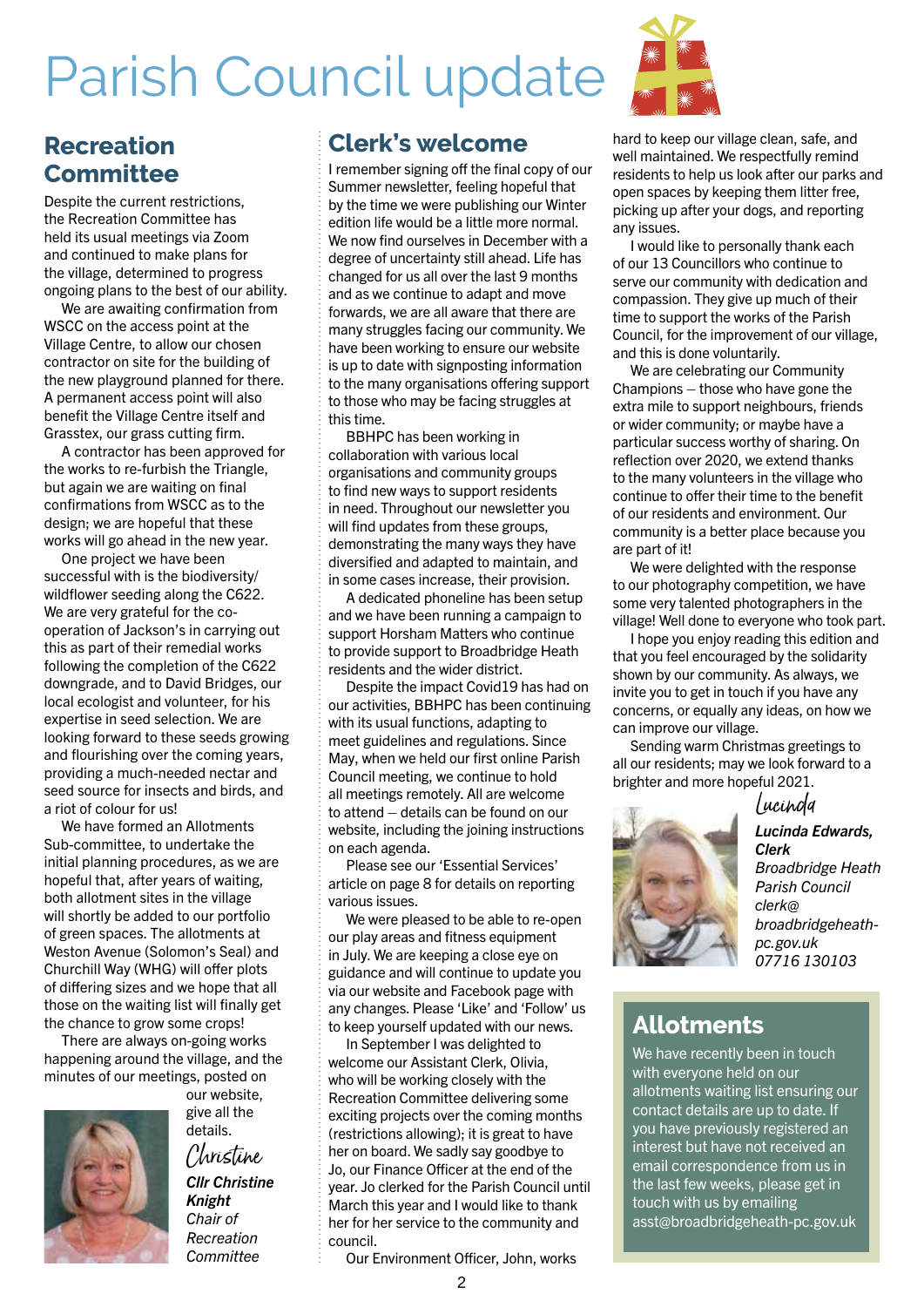## BBH **Community** Support Hub

BBHPC is working together with your local community organisations to help signpost those in crisis to where they can find support.

Horsham District Council have introduced a new triaging system for Covid related support signposting.

### 01403 215100

*www.horsham.gov.uk/community/ coronavirus-find-help*

### Horsham Matters

This organisation provides crisis support: If a resident is struggling financially, maybe due to problems with benefits or recently been housed, support with emergency food parcels, help with your fuel meter, or with essential household items can be provided.

0300 124 0204 *info@horsham-matters.org.uk* 

### **Employment Support:** Horsham District Council Economic Development

Working in partnership with Jobcentre Plus, the councils Journey to Work scheme helps unemployed people through the challenges they may be facing in their lives, and support them on their Journey to Work. There are also WISH clubs which provide this type of support in a social group setting, anyone from 18 and above can drop in (currently provided remotely).

Journey to Work 01403 215262 or *Journey2Work@horsham.gov.uk*

WISH Club: 07783 222956 or *wish@setas.org.uk* 

### CAP Job Clubs (Christians Against Poverty)

Your local CAP Job Club is a friendly place where you will get practical help as you seek employment. It's a relaxed environment with the chance to meet other jobseekers, get support and gain the tools you need to find work.

0800 328 0006

### **Financial Support & Advice**  Citizens Advice

This service provides free, independent, confidential and impartial advice to everyone on their rights and responsibilities. Citizens advice provide information and advice on benefits, debt & money, housing, legal issues, employment, settlement, utilities costs, as well as issues related to Covid-19.

### 0344 477 1171

(Monday-Friday, 9am-4.30pm) *www.advicewestsussex.org.uk/ contact-us/email/*

### Horsham Debt Advice Service

HDAS seeks to come alongside those in financial difficulty, to provide practical support and expert advice. Trained volunteers from Horsham churches offer guidance and free advice and assist individuals to resolve their difficulties by suggesting ways to organise their finances, negotiating with creditors where necessary, and by giving clients the confidence and skills to manage their own finances in the future.

### 01403 258040

*hdas@btconnect.com www.hdas.co.uk*

## **Mental Health & Emotional Support**

Contacting your GP as a first point of contact acts as a gateway to numerous other services. Residents can also selfrefer to a number of services.

Mental Health Services within the district:

### Sussex Mental Health Line

- Urgent crisis support
- Support specific and in relation to coronavirus (COVID-19)
- Call 0300 5000 101 (for coronavirus support, press 1)



### **Samaritans**

- Phone support
- Call 0330 094 5717 (local call charges apply)
- Call 116 123 (free from any phone)

### West Sussex Mind

West Sussex Mind is a local mental health charity providing support to local people and their families. They offer help to people on their road to recovery and support them to lead a fulfilling life within their community.

If you are struggling with things, whether Covid related or not, and need someone to talk to please

Call 01903 268107 or email info@ westsussexmind.org

### Chit Chat

An organisation creating a casual, inclusive and non-judgmental space for anyone to communicate about anything. If someone has a more complex need or worry, they are signposted to relevant charities and agencies for specific help.

0333 002 0333

*www.chitchatbritain.org*

*If you require further signposting advice please get in touch with us at Broadbridge Heath Parish Council on our dedicated Community Support Hub number 01403 858 875.*

## **Volunteering**

Horsham District Council can help with finding new volunteer opportunities, help get new groups started, offer peer support, deliver training courses and generally keep you up to date with all things to do with volunteering and running voluntary organisations through our bi-weekly newsletter. *www.horsham. gov.uk/voluntary-sector-support* for more information.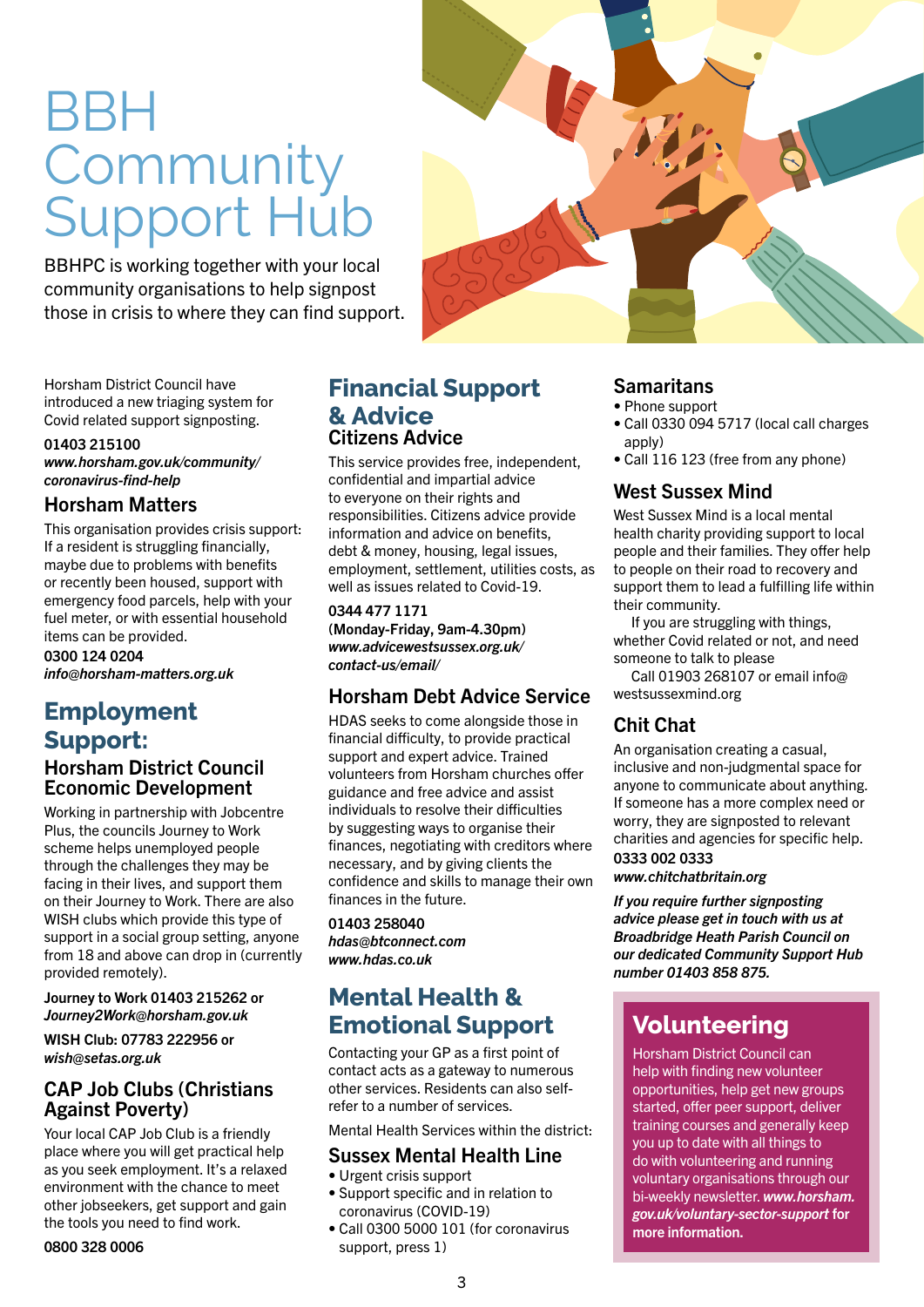Your community Community Champions

At the beginning of the first lockdown, our community, which she was awarded with in community came together with volunteers signing up to support our residents during a time of crisis. Led by 2 coordinators, Shilo Beare and Sarah Quinn, these teams set about identifying those in need and assisting by collecting and delivering groceries and prescriptions, as well as assisting with hospital visits. Shilo continues to coordinate the volunteers for the hub, and she is now joined by Gemma Parker.

Pearl is a 91 year old resident the Hub has been supporting. Pearl comments:

"What a good idea the Hub is! That is how I met a lovely young woman Shilo, she is so kind and helpful"

We would like to extend a special recognition of Shilo. Shilo was nominated by a neighbour for a High Sheriff Special Recognition Volunteer Award for outstanding activity and contribution to the



October. This is her story:

"I love being a part of the Broadbridge Heath Volunteer Group and helping in whatever capacity I can. One positive thing that this pandemic has highlighted is that there are so many lovely people in our village who are willing to step up and volunteer their time to help others. I was blown away by the number of people who offered to help...it really emphasised that feeling of "community" that makes our village so special. When Shaun messaged me to say he would like to nominate me for an award I was so humbled, I didn't believe I was doing anything more than so many other volunteers and front line workers, ALL of whom deserve recognition for the incredible work they do. It's nice to feel appreciated and to know that you are helping and making a difference to the people around you."

From Shaun when asked why he nominated Shilo:

"I nominated Shilo because I was going to kill myself. I was on the edge and then she messaged me to see if I was ok and did I need anything and that she was there if I did. I felt so alone and lost but she made me think again and stopped me feeling so

> down and lost. This was why I nominated her, for a complete stranger to care for me when I had given up, to let me know I am not alone. The "Hello, how are you? Can I help?" at that time was the most precious words I needed to take me away from loneliness and giving up. Thank you for your kindness Shilo, it meant more than you know!"

**West Sussex Brighton & Hove**  $\mathbf{u}$ IE UK

I do hope you are all keeping well in these strange times. As your village agent, I have really enjoyed keeping in contact with a number of you through telephone calls, socially distanced walks and door step visits. It's been lovely to connect with you and share some laughter and smiles!

We wanted you to know that Age UK West Sussex, Brighton & Hove (WSBH) is here for anyone over 50 in Horsham and we can support you or your loved ones in many different ways, such as telephone befriending; help at home & doorstep

deliveries; emergency welfare and safety support; home from hospital support; information and advice; wellbeing support

We're rapidly heading towards the festive season and know that this year is going to be very different and much harder for many people, so please get in touch so I can help by bringing some seasonal joy! Do also continue to look out for older friends, family and neighbours, as I know so many of you have been doing. Between us, we'll get through this again. Hayley

### Hayley, Village Agent, Age UK 0800 019 1310 information@ageukwsbh.org.uk

### **4 The Youth**

Since the start of the pandemic we've had to suspend our regular indoor youth clubs, but have been working hard on alternative provision throughout the area including additional Snack Wagon sessions and virtual clubs. We very much hope to be able to open our youth clubs again as normal soon, but in the meantime 4 The Youth are still here to support young people locally.

4 The Youth can offer 1-2-1 support to young people with issues they are currently facing with one of our experienced youth workers. This may be anxiety, friendship issues, worries around school or just everyday worries they may have. At present this support can take place virtually or in a safe space. Young people can make contact directly or parents can contact us to discuss their concerns and we can make an appointment.

We also continue to support young people and families who may be struggling with access to laptops and internet at home to stay on top of school work and stay in touch with family and friends during lockdown. If you feel you would benefit from our chromebook loan scheme or need help with Wifi access please get in touch.

*To get in touch call or whatsapp on 01403566445 or email clubs@4theyouth. org.uk*



Now that the summer has gone, our socially distanced meetings in gardens are a thing of the past, but that doesn't mean we can't still meet. Thank goodness for technology!

We are so lucky to be able to get together for a chat without even having to brave the stormy weather. We're still finding lots of ways to have some fun  $-$  a few weeks ago we were sketching in the park and meeting for walks in small groups. Now we're back indoors, there's a poetry writing competition, a craft workshop, recipe sharing, virtual quizzes, and our next event is a virtual play reading. We've chosen a comedy, but I suspect it would be just as chaotic and hilarious if we were doing Macbeth!

The WI has always been at its best in adversity. When times are difficult, it's even more important to keep in touch and find things to laugh at and enjoy. Stay safe.

Maureeen and Wendy Broadbridge Heath WI

email: BBHWI@uwclub.net Maureen: 01403 268963 Wendy: 01403 217152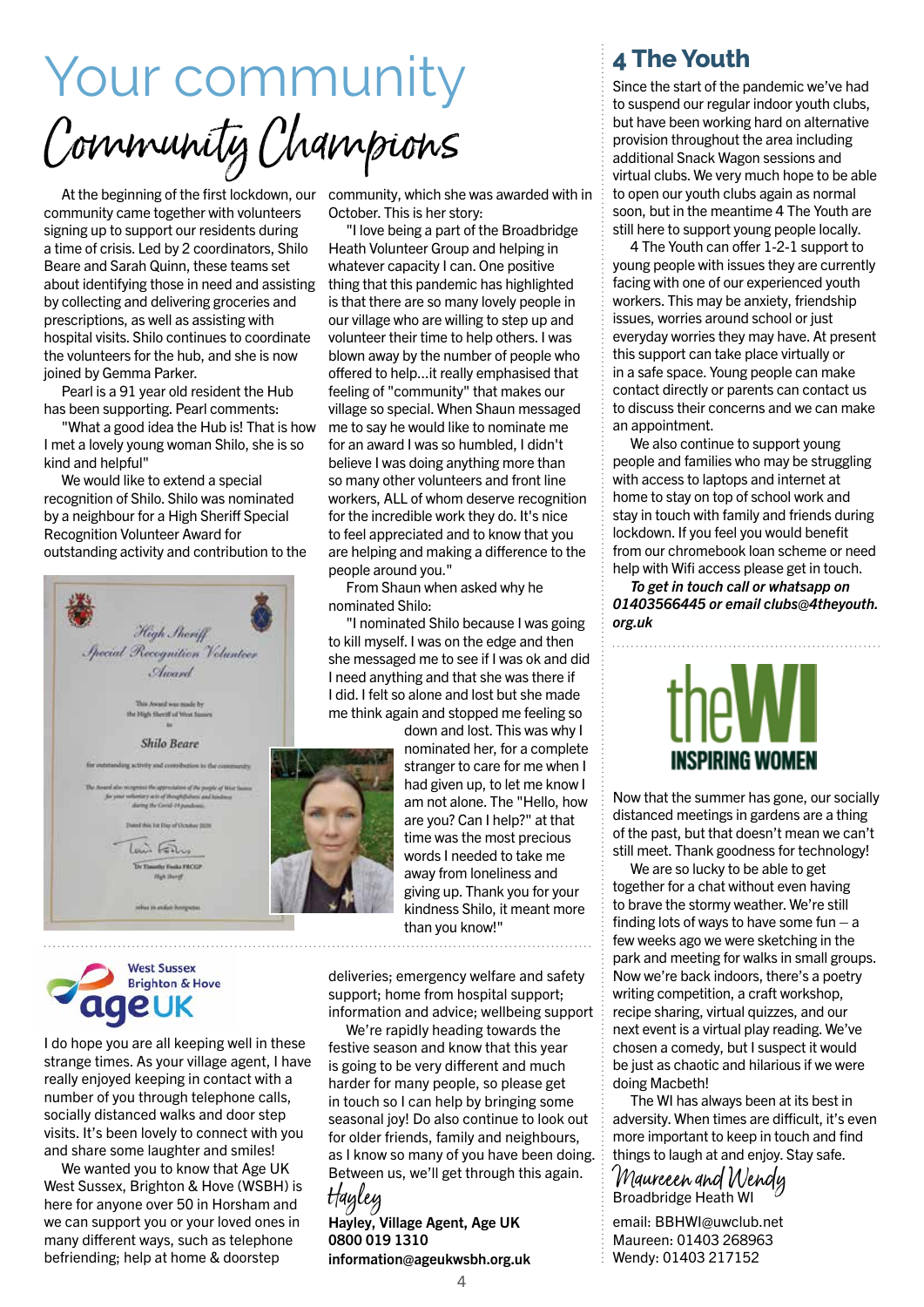

St John's will be offering a number of ways of celebrating Christmas to the community over the coming weeks:

### *9 lessons & Carols Service Sunday 13th December*

We will be pre-recording our Carol service this year in order that as many people as possible will be able to access it by watching it online. We are delighted that a number of local community groups have offered to take part including BBH Football Club, Shelley and Tanbridge Schools, One Stop, Tesco and the local councillors. Simply go to our Facebook page to find the link and enjoy spotting familiar faces from BBH!

### *Advent Calendar Trail – throughout December*

Each day during December join us around the village as the Christmas Nativity story will be revealed in a new window from the 1st-24th. Positioned in different homes around Broadbridge Heath will be 24 different advent calendar-style window displays. See if you can spot them all! Maps will be available on our Facebook page, St. John's church website and the church notice board.

### *Christingle – Monday 21st and Tuesday 22nd December*

We would like to offer the opportunity to either make a Christingle at home, or to use the space in our church hall to build your own. On Monday and Tuesday 21st and 22nd December from 10am until 12 we will be handing out Christingle kits from the church building to either take away or to make in church where we will have Christmas carols and hopefully mince pies! – provided restrictions are lifted by then.

I want to wish you and your family all the best for a joy-filled Christmas and a hopeful New Year. From all at St John's, Rev. Dr Mark Lavender

### Vicar, Broadbridge Heath



## **1st Broadbridge Heath 2nd Broadbridge Scouts**

The Scout Hall has recently had some much-needed improvements, thanks to a grant from the new estate developers. The wooden floor has been replaced and the garden revamped. A donation from Broadbridge Heath Magazine has also enabled us to buy modern maps and compasses.

This term Scouting resumed – Beavers and Cubs with online meetings and Scouts meeting outside.

The Beavers have enjoyed a "Journey Through Time", creating their own 2020 Time Capsules whilst learning about some of the changes that have been seen in the village and applying practical skills.

The Cubs have had a busy half-term, working hard on their badges. They are looking forward to starting the "Great Indoor" badge in the second half of term.

The Scouts have managed to socially distance for outdoors meetings and have been hiking and taking advantage of the fire pits.

At the end of term we will be saying farewell to our Beaver leader. If there is anyone in the area who would be interested in becoming a Beaver Leader please drop a line to our Group Scout Leader (gsl1bbh@horshamscounts.com) – on-going support will be provided and we have a willing rota of parent helpers. James Seden Smith

GSL, 1ST Broadbridge Heath Scout Group



Traditionally, this would be the time for reflecting on all of the village events that the Broadbridge Heath Gala Association had hosted throughout the year. But as we all know, this year has been a bit different for everyone.

Although we were unable to hold the bigger events like the Village Fete, and the Craft Fair, we hope that the Easter Egg, and Scarecrow trails brought some welcome distraction for you.

All being well, Santa has confirmed that his annual Santa Sleigh parade will pass through the village on the 13th December, bringing some well-deserved festive cheer to as many villagers as

## **Heath Brownies**

We have been continuing with our online meetings this term, focusing on Remembrance Day and completing a badge. We weren't able to join in with the church service due to COVID restrictions but the Brownies enjoyed learning about WW2 rationing, made poppies with various craft supplies, decorated our windows with poppies and had a singsong with wartime songs. We talked to the girls about both the wars and then had a brilliant mind mapping session which resulted in the girls writing some beautiful poems.

## Sharon Carver

Leader in Charge



possible. Santa's little helpers, will once again escort him through the streets, and any donations of coins and notes (because who uses cash anymore?) would be gratefully received.

We already have plans in place for some exciting events in 2021, so please keep an eye on Facebook and the Village Magazine for upcoming dates, and come along and join in the fun.

We are always looking for new ideas. and new members, so if you have a suggestion, or fancy getting involved, please get in touch. Email: bbhgalateam@ gmail.com

Best wishes for a very Merry Christmas, and we'll see you soon in the New Year.

The BBH Gala Team *bbhgalateam@gmail.com*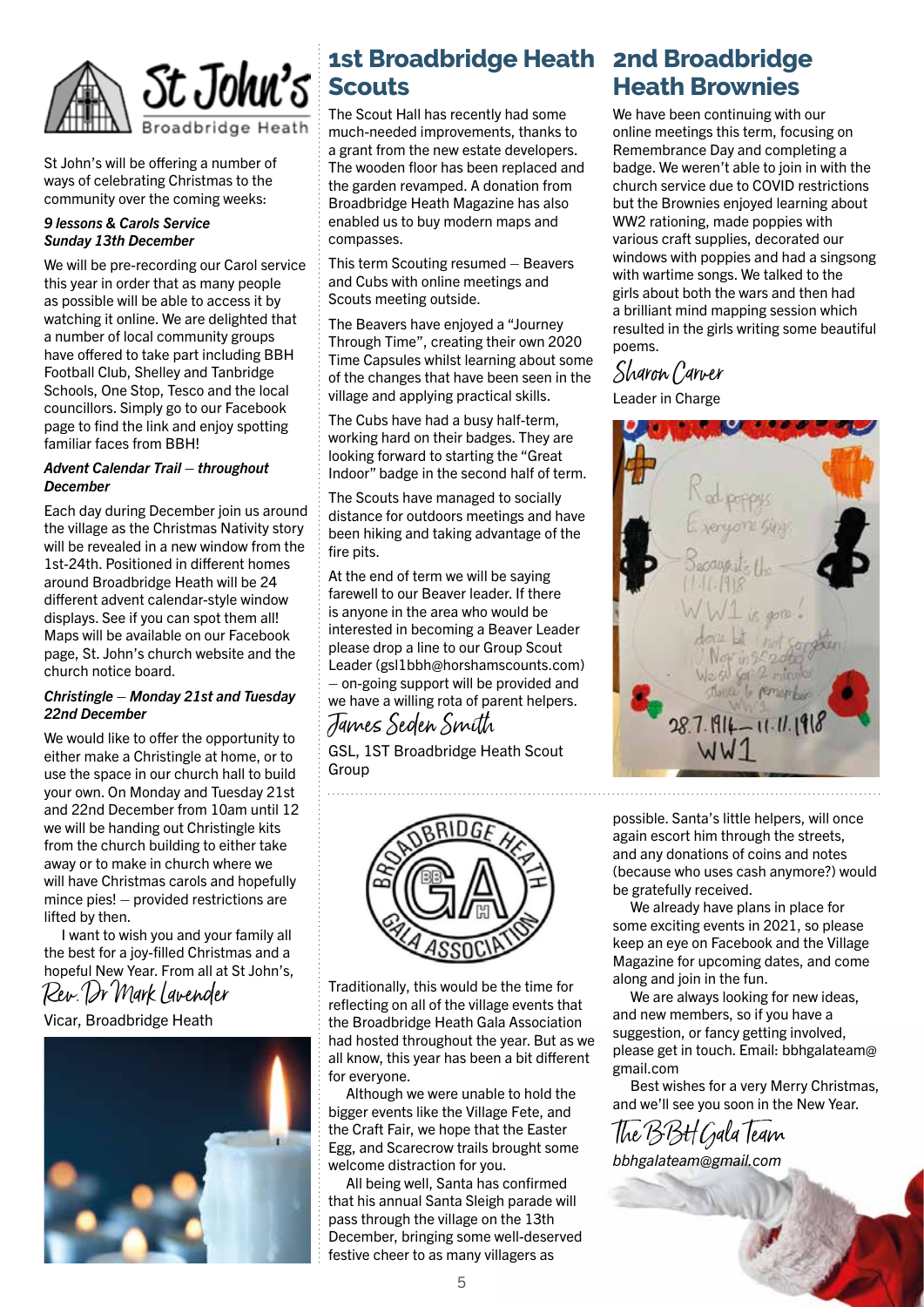## Sports clubs

## **Broadbridge Heath Broadbridge Heath Cricket & Stoolball**

In the last edition, I said how hard we had worked to recover the Top Common after the end of the cricket and stoolball season and how much we were looking forward to the 2020 season for both clubs. Little did we know what was around the corner and what an impact the virus would have on our health, economy, and well-being.

At least August and September gave us a chance to play some competitive cricket in the quickly arranged county-wide August Cup which went well for our first team. Although we won just two of our five games. there were standout performances from new skipper, James Round, and Dany Kochikkat with the bat, and Doni James and Alex Round with the ball.

The 2nd's played competitive friendlies, visiting some new grounds in the area, giving opportunities for the many new players who have joined us this season. As a result, well over 30 members attended an inter-club match on the 6th September after which we had a fabulous curry provided by some of the players – all under Covid arrangements!

For the ladies stoolball, the lifting of restrictions came too late to organise any matches so they will be hoping for the goahead next year; Stoolball England's AGM in late November may give us better news.

After much work done by our volunteers, the ground has now been repaired and reseeded for next year.

The cricket club have been successful in obtaining grants from Sport England and the ECB who are supporting grassroots cricket. Further improvements to the ground are planned, and we have already purchased a new sightscreen and batting cage; sadly, the latter has been vandalised already! The continuing vandalism, and the rabbit infestation, which is fast making the outfield unsuitable for play, have been disappointments this summer. We just about coped with the issue for the short season and are in discussion with the Parish Council about finding a solution to enable us (and perhaps the Junior Football Club) to play there in safety in the future.

We should now be making plans for the indoor league in Crawley and indoor net practice at the Country Ground, Hove, but obviously such plans are now on-hold. I hope to have better news on those soon in the village monthly magazine.

## Colin Case

*broadbridgeheath.play-cricket.com/ home/home.asp www.stoolball.org.uk/broadbridgeheath*

## **Football Club**

It was a great step forward to take ownership of our new facilities last August, but this year has seen us face several setbacks. Within 6 months, the two outside pitches became unusable, due to a leatherjacket infestation which gradually ate away the turf leaving large areas barren of any grass, so our season came to a premature end. A few weeks later the entire club was shut down because of the pandemic as was every level of football throughout the country eventually leading to the entire season for our seniors and juniors becoming null and void.

Our landlords, the District Council, were most supportive with regards to the pitches; they contracted a professional agronomist to inspect them and take soil samples, with the verdict that they were of poor quality and should be completely relaid. The contractor, responsible for laying the pitches, brought in their own experts, and unsurprisingly, their findings were the opposite to those employed by the council. They also claimed the Football Club were at fault for not maintaining the pitches properly. The District Council allowed us to use our old pitch in the athletic stadium for both our seniors to train on and the juniors to play matches, and that has been a real help. After a long wait, the contractors have now been working on the outside pitches; progress seems slow but at least they are doing something.

The club remained closed until the 18th July and even then, as we do now, we had to follow strict Government and FA guidelines for football training in small groups of six people. We could open the Social Club and bar to customers and over the next few weeks as the restrictions eased, we gradually got back to playing football with pre-season friendlies starting

behind closed doors on 5th August.

The season started the first week in September with the 1st team beating Raynes Park Vale 3-1 in front of over 200 supporters (adhering to FA and Government COVID Guidelines) in the FA Cup. In the next round, we had a prestigious home draw against Isthmian League side, Haywards Heath Town, but sadly two of our players testing positive for COVID, which meant a 14-day isolation period for all the senior teams, the pavilion was closed and deep cleaned, but worst of all we had to withdraw from the FA Cup.

League matches at The Countryside Stadium have been well attended this year, although results have not always gone as well as hoped. We currently sit in the bottom half but with games in hand on the teams above and our Under 23s sit mid-table. The Under 18s are playing some great football this season, although the majority are first year players, six have already played in the Under 23s and one has also played in the first team. With 13 junior teams this season, the future certainly does look good for the club.

Hopefully, in the New Year we can all benefit from a COVID vaccine and life and football can start to get back to some normality. Meanwhile, if Licensed Premises can reopen this year, then why not come on down and join us for a drink in our social club; you will have to follow the latest Government Covid Guidelines, but you will be in good surroundings with SKY Sports, BT Sport, 3 large screen TVs, pool tables and nice people – what more can you ask  $for 2$ 

Wishing you all a very happy Christmas and prosperous New Year. Stay safe and don't forget to Follow the Bears.

## Andy Crisp

*Broadbridge Heath Football Club www.pitchero.com/clubs/ broadbridgeheathfc*

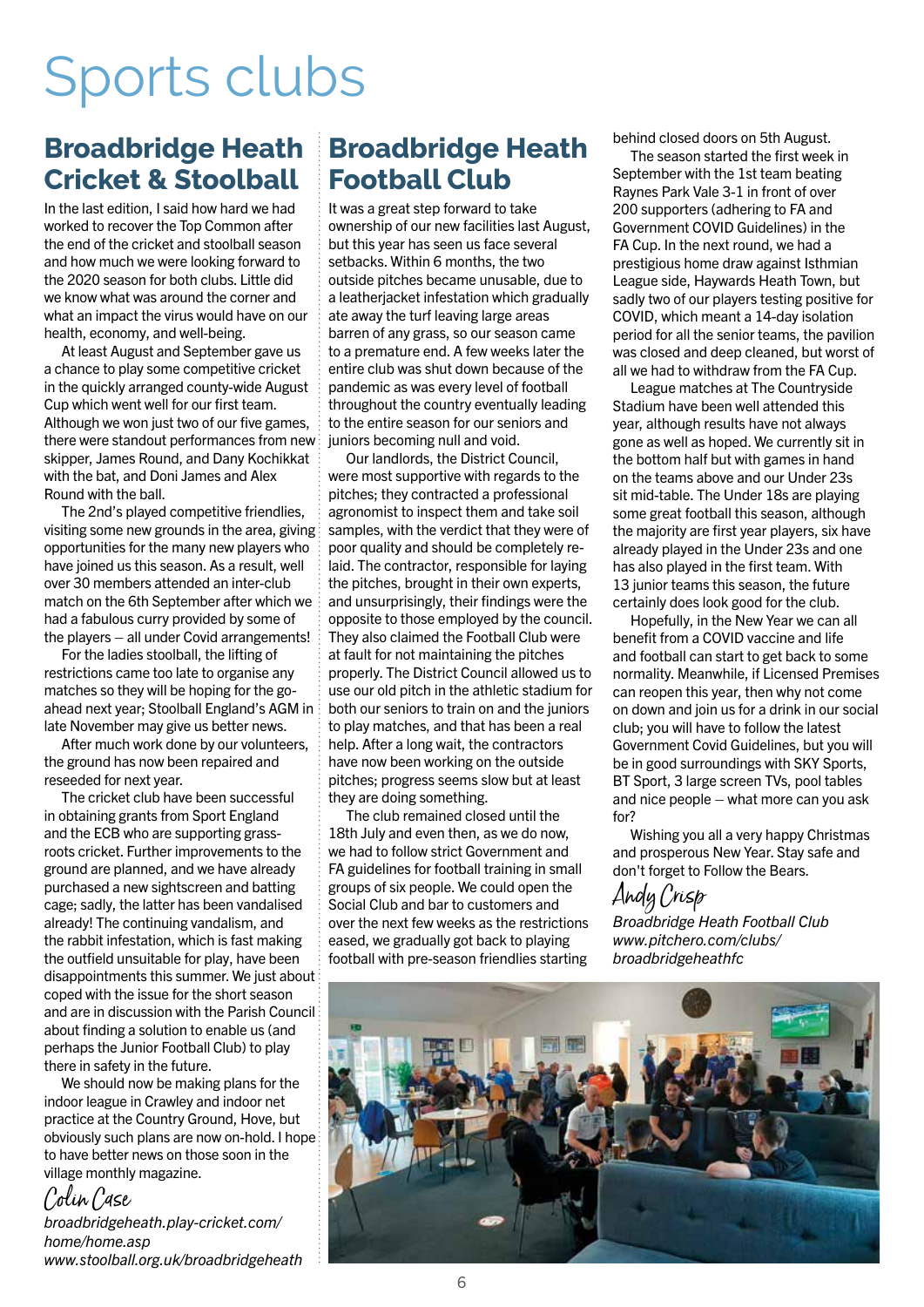## Your local Councillors

## **County Councillor**

### Covid-19

West Sussex County Council (WSCC) continues to focus on monitoring and managing Covid-19 throughout the county. WSCC works closely with the NHS and HDC as well as the community sector to ensure that by working together we can prevent the spread of the virus.

#### Pollinator Action Plan

WSCC have been working to support pollinators following the adoption of WSCC's Pollinator Action Plan last year. Butterflies, bumblebees and beetles play 

## **District Councillors**

As we remain in difficult times, there is a range of support available to both individuals and businesses. If you need help getting access to food or medication, then the community hubs are open to provide help. The council also has methods of providing financial support, from the council tax reduction schemes to help finding employment. If you are a business owner, you may also be eligible for a support grant. Details of all the aforementioned support is available at Horsham.gov.uk or by contacting us directly.

an important role in maintaining habitats and ecosystems that many animals and humans rely on for food.

WSCC are working with communities, Parish Councils, schools and colleges to raise awareness about the importance of pollinators. I hope, like me, you noticed a welcome increase in butterflies and moths in the summer.

#### £9m boost for pothole prevention and other improvements

The Government has given WSCC an extra £9.8m for improving the road network.

£7.8m will be used for pothole prevention initiatives. This is on top of 

We're pleased that progress has been made on a range of problems residents have been experiencing since we last wrote to you. Two examples that stand out to us are the completion of the roads in Wickhurst Green, and the setting up of a new reliable postal route in the Solomon's Seal area of the village. We're not complacent to the fact that a lot of outstanding work needs to be completed and we're working tirelessly to see residents' problems resolved.

If there's anything we can do for you please get in touch with us, we'd love to hear from you, even if it's just to say hi.

£8,000,000 worth of road resurfacing and pothole prevention works already planned for the current financial year. The other £2m will go towards safety related improvements e.g. new signs and road markings. To report a pothole or highway issue email love.westsussex.gov.uk or



use the 'Love West Sussex' app.

Christian

*Christian Mitchell County Councillor for Broadbridge Heath*

We wish you all a happy and safe Christmas and New Year.

## Matt and Louise

*Councillor Matt Allen matthew.allen@horsham.gov.uk*



*Councillor Louise Potter louise. potter@ horsham. gov.uk*

Photography Competition

Congratulations to the 3 winners of our Summer photography competition and a huge thanks to everyone that got involved and shared their beautiful images! It was a difficult decision, but the 3 winning entries were as follows:

*Manasvi Praveen* – Winner of the Junior Category (see the front cover of our newsletter!). A beautiful photo taken from her home in the Wickhurst Green development.

*Craig Murton* – Winner of the Adult Category. A stunning photo taken of the Church using a long exposure capturing the light on the Church and showcasing the sky and stars. (right)

**Steve Fielder** – Highly Commended in the Adult Category. A photo capturing the landscape behind Mill House by Broadbridge Farm. (below)